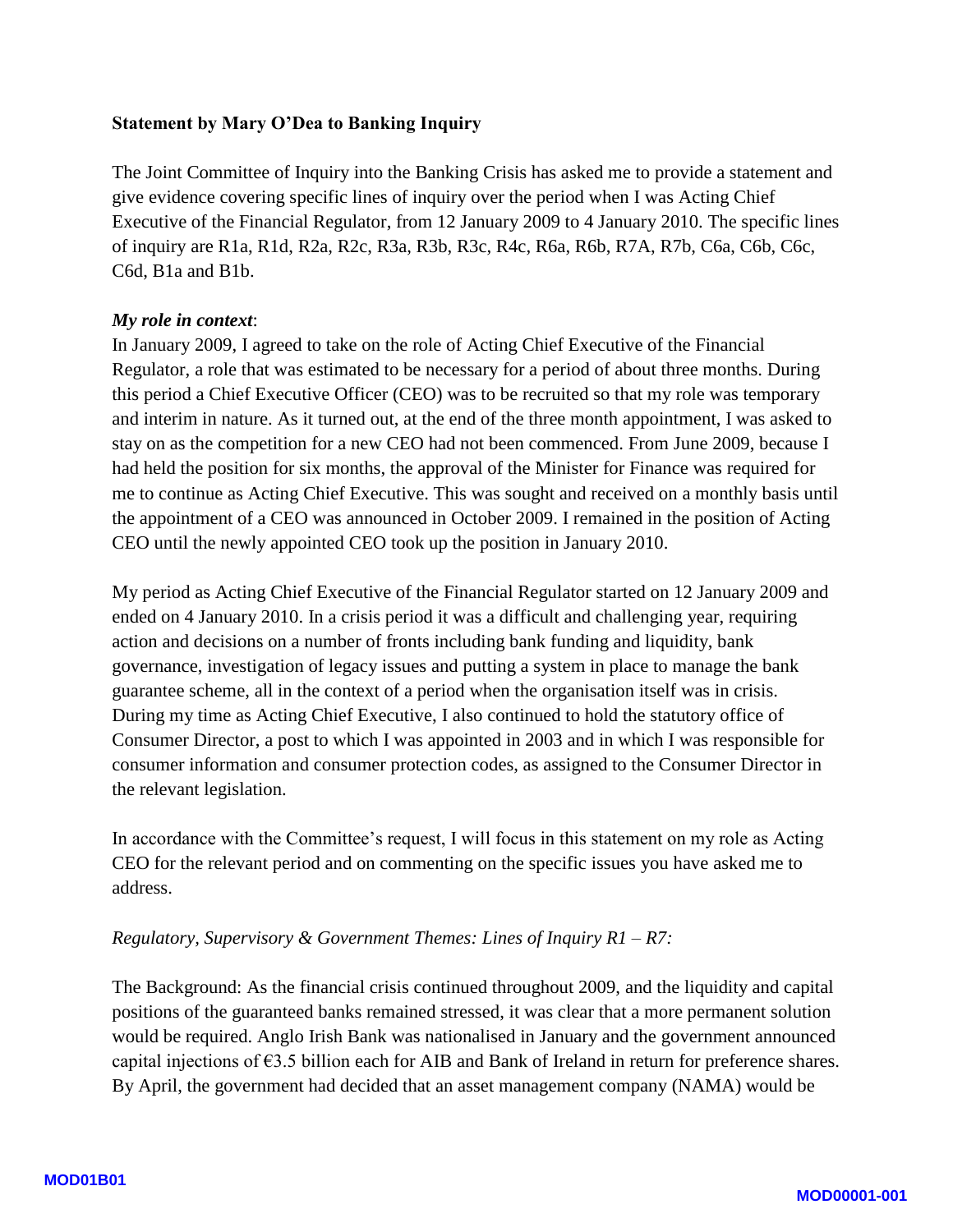established to remove the larger non -performing loans from the balance sheets of the banks, and this would therefore result in a separate process of valuing the banks' assets. In June 2009,  $\epsilon$ 4 billion euro of capital was announced for Anglo. By the end of 2009, Anglo needed further capital, and the Minister committed to providing this (ultimately issued as the first promissory note in March 2010).

Confidence in the regulatory system was at an all -time low. Nevertheless, significant new responsibilities had been assigned to the Regulator associated with the guarantee introduced in 2008. In addition, new information on serious governance matters at certain banks was coming to light through our investigations. Finally, there was uncertainty around the restructuring of the Central Bank and the Regulator and its governance.

It was very clear that the system of supervision and regulation that had been in place internationally and in Ireland was inadequate, and needed to be overhauled to protect depositors' money, to protect the State's guarantee, and to give some level of confidence so as to avoid a large scale, unmanageable run on the Irish banking system.

As Acting Chief Executive I, along with my supervisory team, took the following actions with the full support of my board:

- 1. From the end of January, we significantly increased the volume and frequency of periodic reporting by each bank in the areas of profitability, impairment provisioning, regulatory capital, liquidity, lending and governance. The resulting information formed the basis of a comprehensive quarterly Report to the Minister, which was required under the Guarantee legislation.
- 2. We introduced a model of supervision that was significantly more intrusive and that required active and frequent engagement with the domestic banking sector. This involved officers of the Regulator attending meetings of the boards of these institutions and relevant committees (such as the credit committee) to ensure that we could see at first hand if governance practices were working, and to send a strong signal to the banks that the regulatory regime was different and that our expectations were different. Our purpose was to monitor the strengths and weaknesses of banks' governance systems, and to challenge banks where we felt their processes were weak. A report on governance issues was also included in the quarterly report to the Minister.
- 3. While it was clear that permanent solutions to the organization structure would have to be decided by a new CEO, on my appointment, I put in place an interim management structure to help address the fundamental issues we faced in banking supervision. In advising the Board of these arrangements in January 2009, I also stated that the arrangements, while appropriate on an interim basis, were not a lasting solution. In the context in which we were operating, a more permanent organization structure could only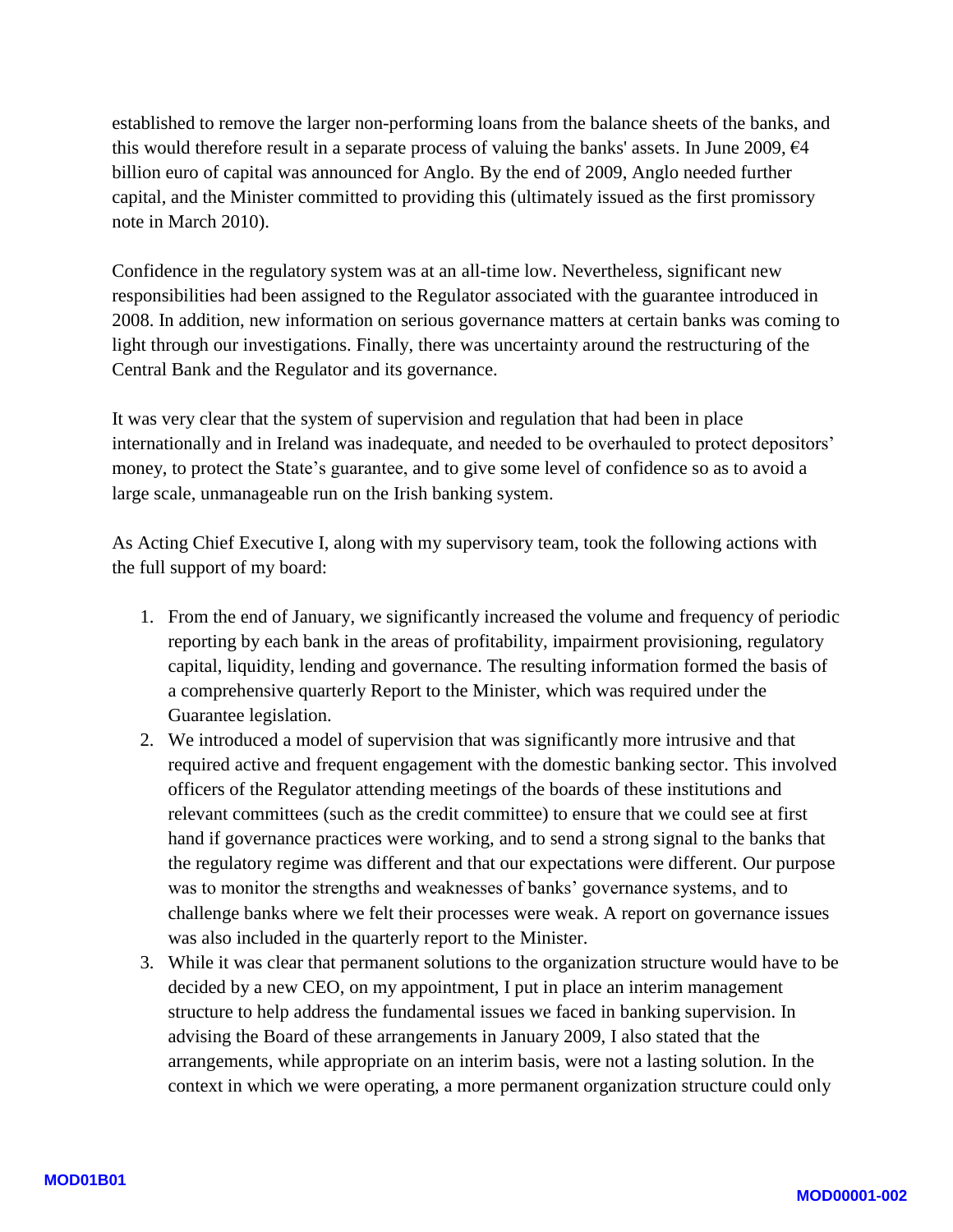be adopted when there was certainty as to the new regulatory structure, including its governance. It was clear that the level of intensification required for banking supervision could only be achieved by the addition of significant extra resources. In order to manage the crisis more effectively in the interim, we increased resources, recruiting an additional 20 staff including specialist staff in areas where there was a deficiency such as credit and liquidity analysts. By the end of 2009 there were over 75 staff in banking supervision, 35 of whom were dealing with domestic credit institutions.

4. Apart from the liquidity and solvency issues, there was also a lack of confidence in the Irish banking system related to some specific events which unfolded in 2008, and it was imperative to investigate these matters thoroughly. We therefore established a Special Investigations Unit with around 25 to 30 seconded staff (at different times) and initiated a number of investigations. Some parts of these investigations were reported to the Garda in accordance with the relevant law at an early stage while other strands continued throughout 2009 with a view to exercising the Regulator's own administrative sanctions regime in respect of any regulatory breaches that might be uncovered. At the end of 2009, I sent a detailed letter to the Garda Commissioner seeking a mechanism to ensure that the use of the Regulator's enforcement powers did not jeopardize any action on the part of the Garda. I understand that some of these matters are now subject to legal proceedings and I cannot therefore comment further. **Oireachtas** 

To summarise, during my period as Acting Chief Executive, the new approach to regulating the banks, that were the beneficiaries of the guarantee (the covered institutions), can be summarized as follows:

- significantly increased reporting requirements and information flow
- a more regular on-site presence at each institution, with periodic attendance at board and committee meetings (such as the credit committee)
- greater review and scrutiny of management information
- more frequent meetings with key officers
- requirements for and reviews of business plans and the challenging and monitoring of key variables affecting these plans,
- a heightened focus on governance structures and processes,
- introduction of a Code of Conduct on Mortgage Arrears and a Statutory Code of Conduct for Business Lending to Small and Medium Enterprises.

## With regard to the Effectiveness of the supervisory practice and the Effectiveness of the use of *supervisory powers*:

The Central Bank's supervisory powers were exercised extensively in 2009. Seconded inspectors were appointed to carry out special investigations into suspected breaches of the law and of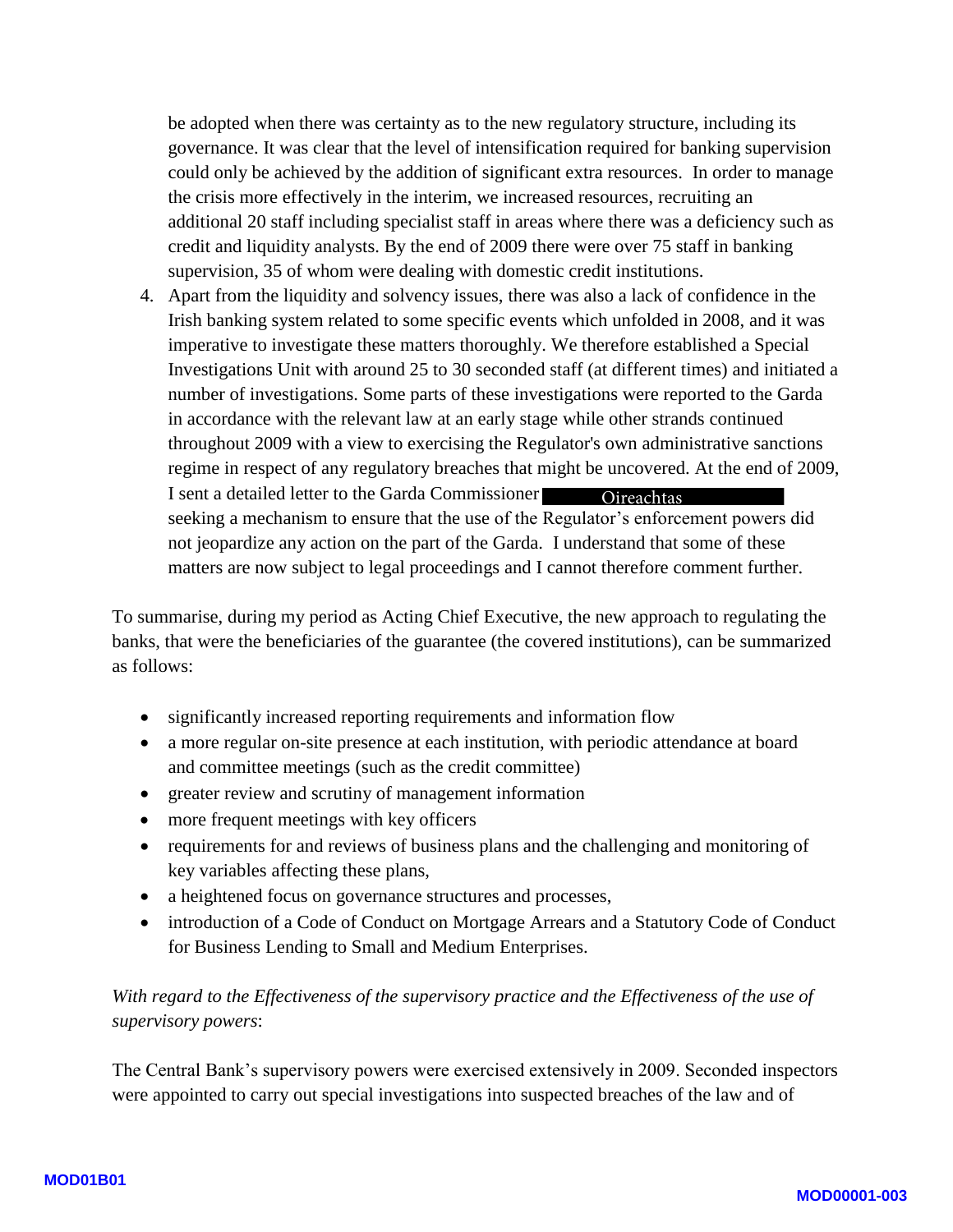regulatory provisions. Some 73 separate engagements were held with banks at the level of Acting CEO. In 2009, ten administrative sanctions enforcement actions were concluded that resulted in fines ranging from  $\epsilon$ 7,500 to  $\epsilon$ 2.7million, and one disqualification direction.

*With regard to the Adequacy of the assessment and communication of both solvency and liquidity risks in the banking institutions and sector* :

By 2009, it was very clear that there was a high risk to both solvency and liquidity, some of which had already materialised. As described earlier, we significantly increased the volume and frequency of periodic reporting and engagement with each bank in the areas of profitability, impairment provisioning, regulatory capital, liquidity, lending and governance. We introduced new monthly returns, for example, one that monitored the overall level of impaired loans and the provisions that were being made for these loans in various categories. During this period, bank funding became increasingly short term in duration as the market sought to benefit from the guarantee.

In summary, I believe it's fair to say that supervisory teams were in constant dialogue with the banks during this time, trying to understand the extent of the problem and addressing the emerging issues appropriately.

*With regard to the Clarity and effectiveness of the nexus of institutional roles and relationships, and, the Awareness and clarity of role and accountability amongst the regulatory and supervisory institutions of the state:*

In early 2009, the relationship between the Department of Finance and the Financial Regulator changed significantly as the guarantee required regular reporting to the Department, and, appropriately, the Department was much more actively involved in banking issues. While there was potential for a lack of clarity, I do not recall any circumstance where this arose in practice. Under the Guarantee Scheme, the Regulator had a daily morning telephone call with the Department as well as providing weekly liquidity reports on the covered banks, a monthly summary financial return and quarterly reports on compliance with the terms of the scheme. In June 2009, the government announced the new regulatory structure and the Chairman of the Regulator and the Governor agreed to work together as much as possible in advance of the implementing legislation. In any event, almost all issues related to banking had some sort of financial stability angle at this stage of the crisis, so it was decided that the Bank and the Regulator would meet together and operate as a joint Board. Nevertheless, the Secretaries to both boards took care to ensure that decision making was within the requirements of the existing legislation.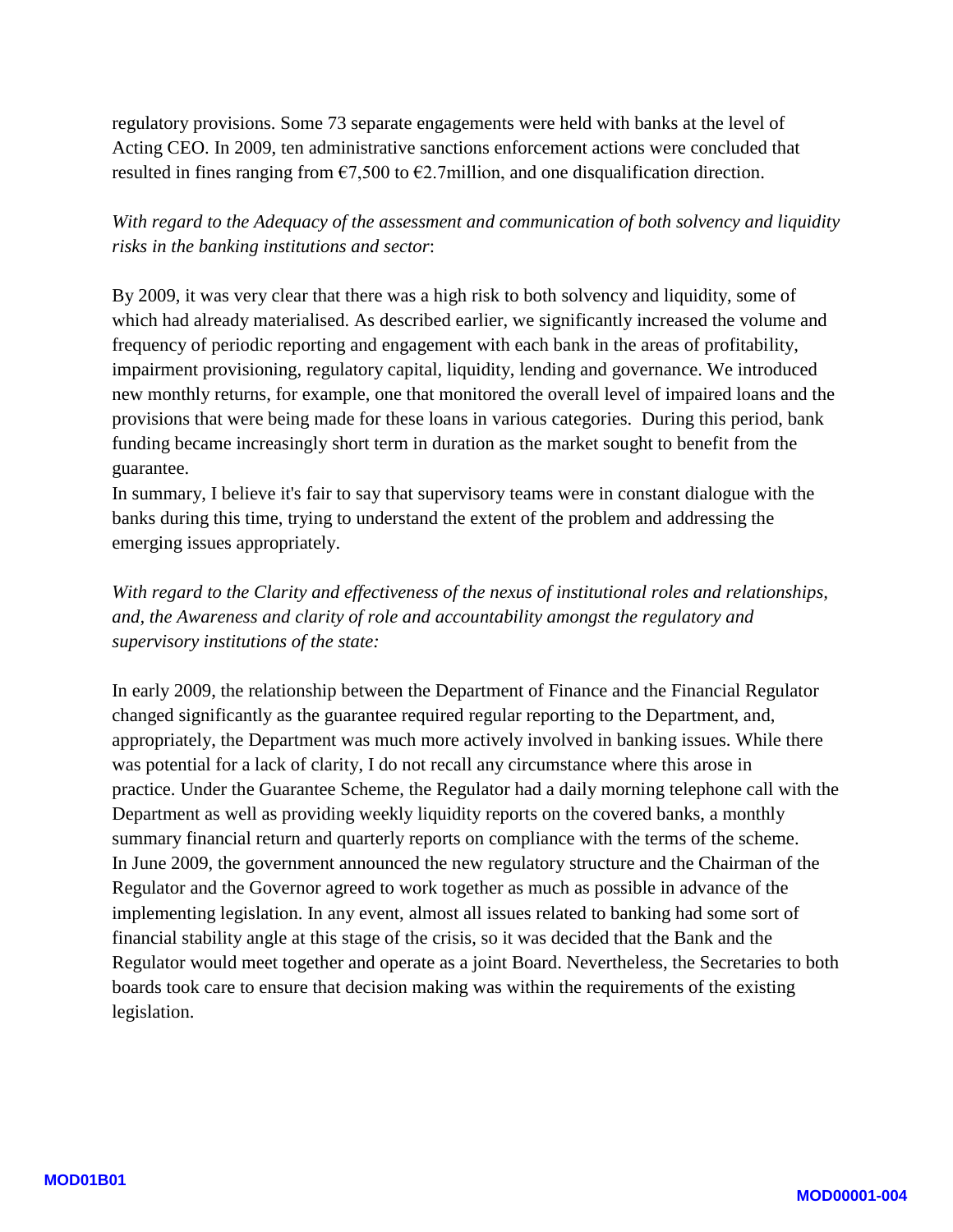### *With regard to the Nature and appropriateness of the relationship between the Central Bank (including the Financial Regulator), Department of Finance and the Banking Institutions:*

My recollection is that the relationship with some banks was somewhat strained at this time. Sending a full investigative team into Anglo elicited what I believed was a defensive response, and early in the investigation I required the full Anglo board to meet with me in relation to my concern about the level of co -operation. Similarly, the reporting of a suspicion to the Gardai on the so called back -to -back loan issue meant that relations were tense with the institutions involved. In general, the banks themselves were working in a crisis environment, trying to accumulate liquidity while absorbing new regulatory and reporting requirements. Contact at various levels was more frequent, dialogue was direct, so tensions were high at times.

## *With regard to Analysis and consideration of the response to contrarian views (internal and external):*

In March of 2009, I circulated a written procedure to all staff relating to the escalation of significant issues. The purpose was to ensure that staff would feel more comfortable to highlight their concerns in areas where there might be disagreement. However, I would also comment that by 2009, so many things that were unimaginable had already happened so that no contrarian view was ruled out.

## *With regard to the Adequacy and impact of international organizations' oversight on banking regulation and supervision activity:*

During 2009, there was one IMF Article IV mission to Dublin, which reported in June and referred briefly to regulatory and supervisory initiatives that were already in train. The main focus of the Report was on managing the fiscal situation and the establishment of NAMA and a special resolution mechanism. It also noted that Ireland would need to be guided by evolving European Union guidelines.

## *With regard to the Relationship with and oversight by international stakeholders and the Quality and effectiveness of European policies and regulations:*

During my time as Acting CEO in 2009, the quality and effectiveness of policies and regulations both from a European and an international perspective had already been declared insufficient and reforms were well underway. For example, in February of 2009, the de Laroisiere Group published its Report. The EU Commission had sought the Report in 2008 to advise on the future of European regulation and banking and this formed the basis for many of the subsequent changes to European regulation and supervision. Since the Report was analyzing the broader international financial crisis, it covered issues such as complex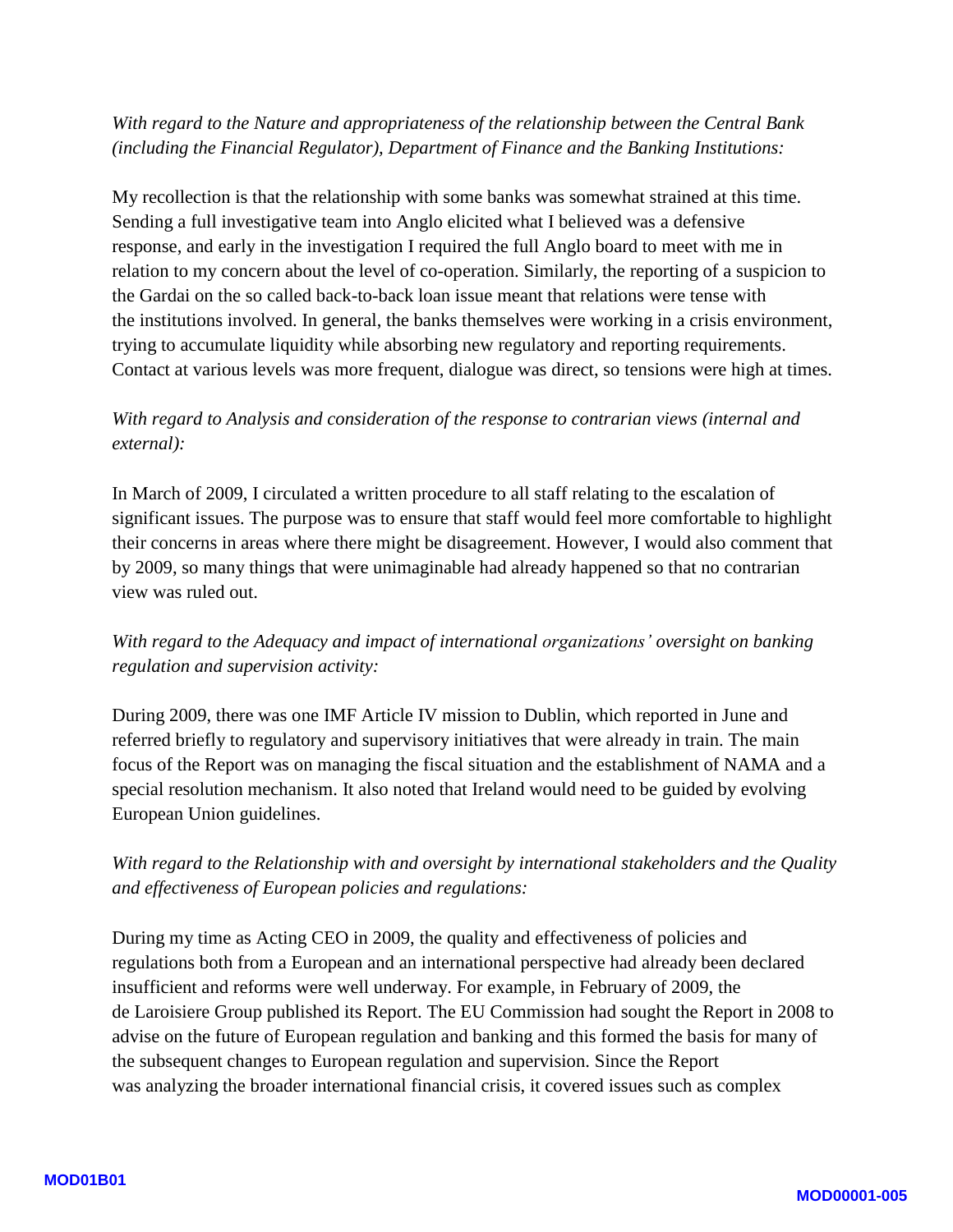derivative products, which had no bearing on the Irish banking crisis (although we should never become complacent on these matters). Certain specific findings of the Report are, however, worth recalling in an Irish context, such as "the misunderstanding by banks of the interaction between credit and liquidity" and the "overestimation of the ability of financial firms as a whole to manage their risks and a corresponding underestimation of the capital they should hold".

*With regard to the Effectiveness of the policy and institutional responses post crisis: An assessment of what has been done, work - in -progress and what remains outstanding from the recommendations of previous reports:*

The more intrusive regulatory regime put in place during my period as Acting CEO in 2009 was, by necessity, interim in nature and was not intended to be a permanent solution. I understand that regulation has now been set on a more intrusive and challenging model on a permanent basis with the associated significant additional staffing in place. Furthermore, the Single Supervisory Mechanism has now changed the nature of banking regulation much more fundamentally in Ireland and elsewhere, and while it certainly appears to be the appropriate response, it is, in my view, too early to tell how it is functioning in practice.

Apart from the changes to the domestic environment, Ireland, as part of Europe, will benefit from the changes in European structures. The Single Resolution Mechanism allows for banks participating in the banking union to be resolved if necessary in an efficient, centralized way. Most importantly, there is now a clearly defined mechanism for dealing with these issues, which will be recognized by the financial markets.

#### *With regard to the Assessment of whether further changes are required:*

It is clear that the banking crisis resulted in enormous costs for the country and its people. However, it is important that we do not lose sight of other areas in the financial sector which have the potential for harm. Ireland is home to a wide range of financial services firms ranging from large banks and insurance companies to collective investment schemes and smaller financial intermediaries. While the role of banks in the broader economy is unique and, as such, the repercussions of a banking failure are enormous, it is also true that other areas of the financial sector have the potential to cause detriment – this is why they are regulated by law. For this reason, it is entirely appropriate that we devote substantial resources to the regulation of these firms and that we continuously review our methodologies in this regard. In my experience, there has always been and will always be other matters or issues over and above the day to day supervision which require significant resources (e.g. DIRT enquiry, NIB Inspection, implementing Basle 11, Solvency 11, establishing a new regulatory regime). We need to explicitly acknowledge the extra workload involved in these and provide resources accordingly so that supervisory staff are never diverted from the day-to-day role of supervision.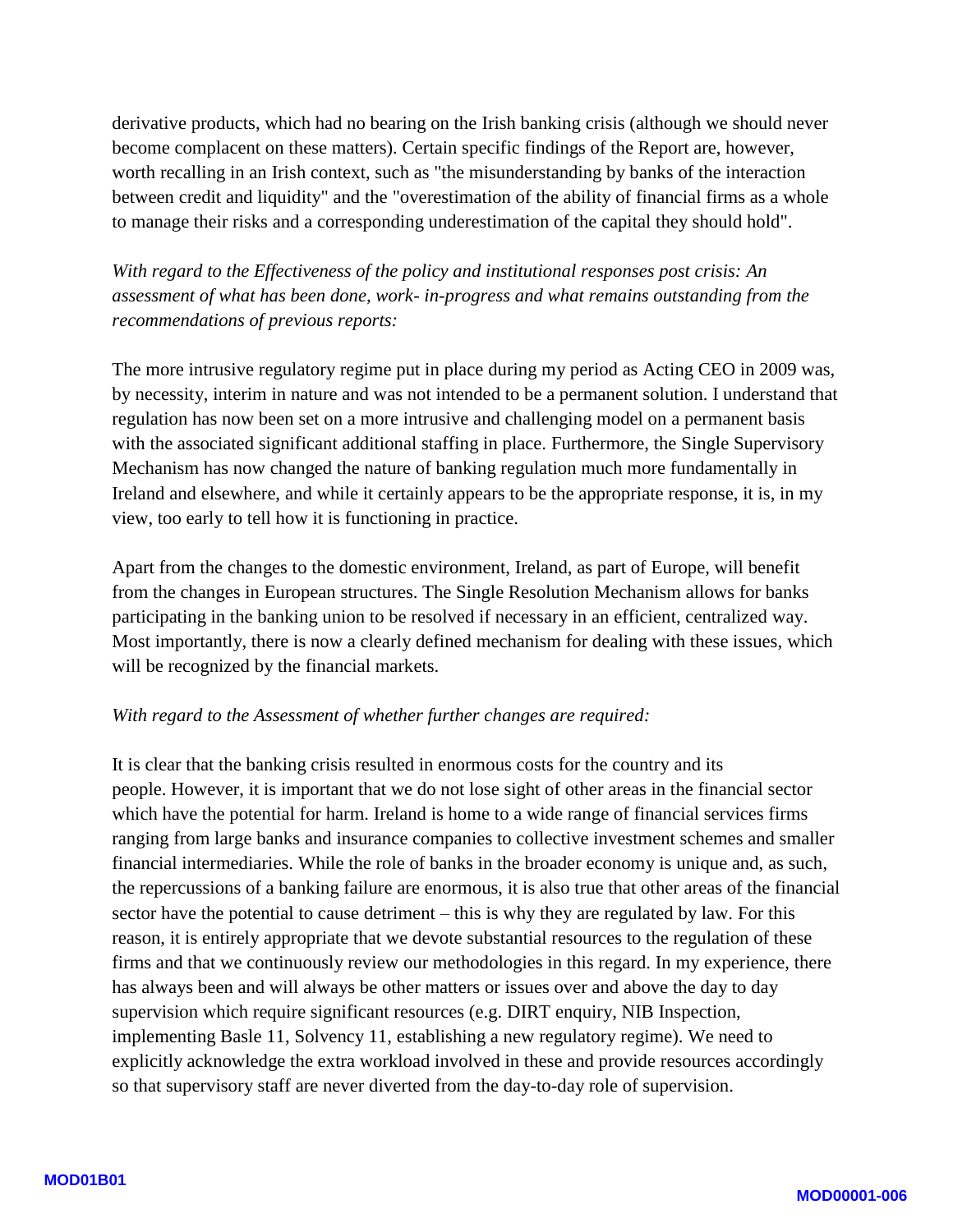Most importantly, we need to work in a system where the Regulator, now the Central Bank, is supported in making difficult decisions. If the regulatory system is to be effective, it will include taking preventative action at a time when this action is likely to be unpopular, and indeed, will be open to question.

But we must be realistic in our assessment of what the changes to the regulatory and supervisory systems can achieve. Ireland has moved from a principles based approach to an intrusive and challenging approach to regulation and this is appropriate. But in the US, where, despite their own wave of financial deregulation, a much more rules based approach had been adopted, there were also spectacular failures of banks and insurance companies. In the US, many changes have been adopted through new legislation and the conversation there is not so much about more intrusive regulation but stronger enforcement action, stronger consumer protection and changes to the culture of banks.

There is therefore no perfect formula for a regulatory system that will prevent financial crises and , indeed, no regulator can operate a zero failure regime. However, in working towards a better system, transparency and recognition of risk is, in my view, one of the most fundamental pillars of appropriate supervision. The relationship between risk and return rarely changes, so that a careful examination of the relative profit centres of any financial institution is likely to identify where the risk is. It could be derivatives trading, commercial lending, or credit card insurance, but if the relative profit seems high, the likelihood is that there's an unknown or unrecognized risk for which the bank is being rewarded. The bank's board, first and foremost, and then the regulator, should follow the money (especially the seemingly easy money) to probe these risks, both at an individual bank level and at a system level, paying particular attention to the most extreme scenarios.

## *Crisis Management System and Policy response: Appropriateness and effectiveness of other EU wide policy responses - Lines of Inquiry C6a, C6b, C6c, C6d:*

The responses, including Basel III (CRDIV) on capital and liquidity, Banking Union measures including the new Single Supervisory Mechanism, the Single Resolution Mechanism and the Deposit Guarantee Scheme, and, the Fiscal Compact Treaty and Sovereign Debt Restructuring Mechanism, seem appropriate. But, in my view, it may be too early to say this definitively. After all, Basle II was lauded at the time as a much better way of capturing the real risks of a financial institutions and freeing up capital for better use in the real economy. Clearly, that was wrong. It is also interesting to note that the structures which have been put in place in Europe to manage through a crisis and enable speedy resolution, did not exist before, most likely because no one expected a crisis of such monumental proportions to occur.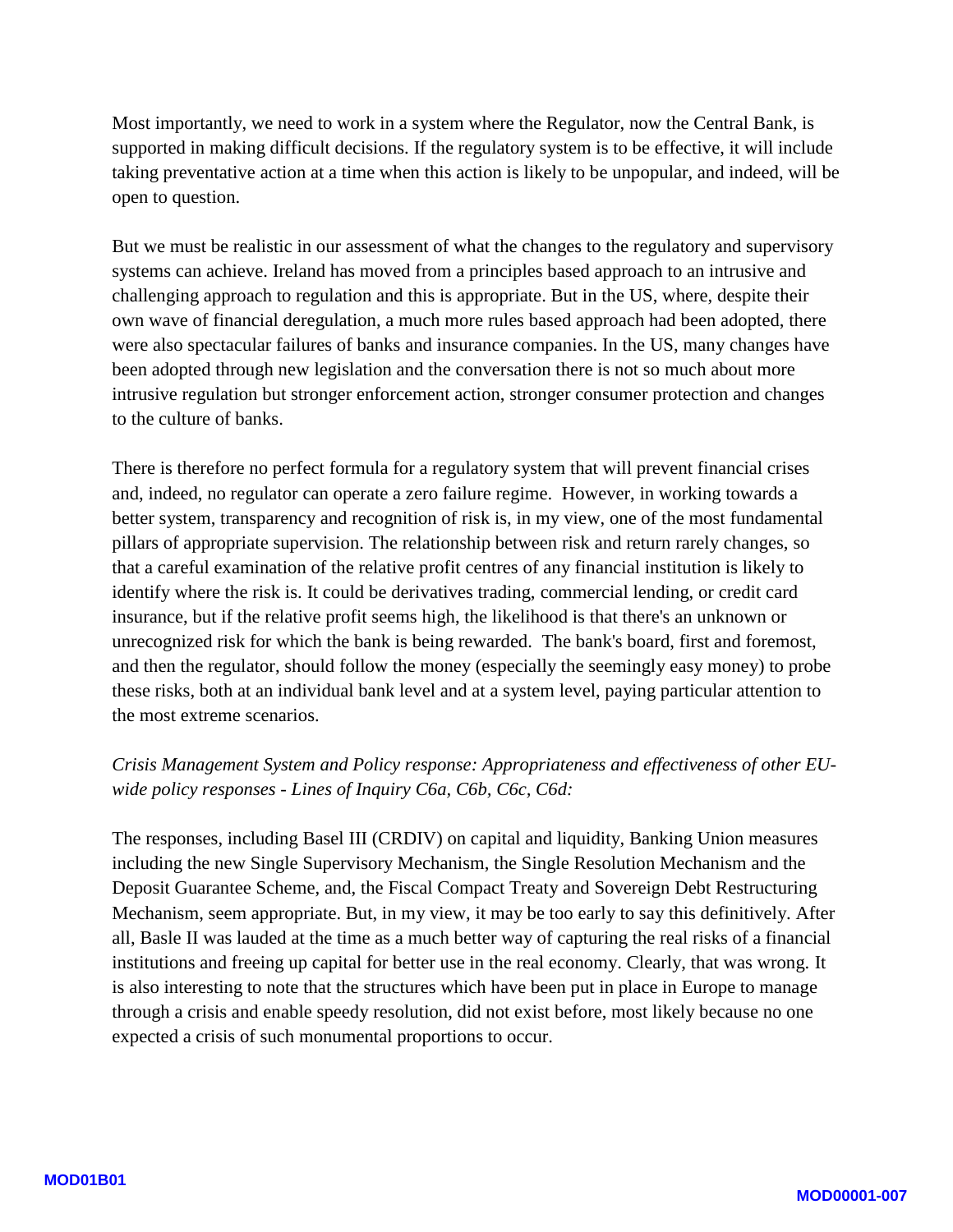Today, we're unlikely to know the genesis of the next crisis so we need to have a system which can react quickly to changing circumstances including domestic, European and international circumstances. We also need to be confident to bring issues to the international arena where we see fractures in the system.

*With regard to the Role and influence of the ECB :*

During 2009, the Central Bank, rather than the regulator, dealt with the ECB in relation to providing liquidity support to the banks and amending their rules on collateral. I had no role in these discussions.

*Banking: Effectiveness of banks' board governance, client relationships and business models: themes B1a and B1b: With regard to the Composition, skills and experience of the Board and Board Sub -Committees:*

During 2009, our focus was on crisis assessment, trying to understand the scale of potential problems. Early in the year, our governance concerns were directed at the institutions in most difficulty. Our concerns in this area were set out in the quarterly reports to the Minister. For example, in June 2009, there were three banks seeking a new CEO, two seeking a new Chair, two seeking Heads of Finance and two without risk officers. For new appointments, the procedure was for a 'fit and proper test' to be carried out. This involved a framework which had been put in place in 2007 and included an individual questionnaire which elicited information concerning a proposed person's qualifications experience and personal history. As described earlier, we also commenced the practice of observing boards and committees in operation. Aside from the boards of banks, in 2009, it was clear that the expertise of staff in the lending areas was focused on sales and not on arrears management where there was a pressing need for expertise. Furthermore, preparations for the transfer of loans to NAMA tied up credit resources as this process was a lengthy and complex one.

We engaged with and challenged the banks regarding various revisions of their business models throughout 2009 as we considered how best to maintain a viable banking system. We were concerned with a number of areas within those plans - for example, a number of them had the same source of profitability - so we challenged the various assumptions underlying the plans. In addition, the sensitivities of their profits, capital and funding to various assumptions were challenged to ensure the plan was robust. In meetings with senior credit executives, we consistently challenged the banks to make more realistic assessments of the position of their portfolios.